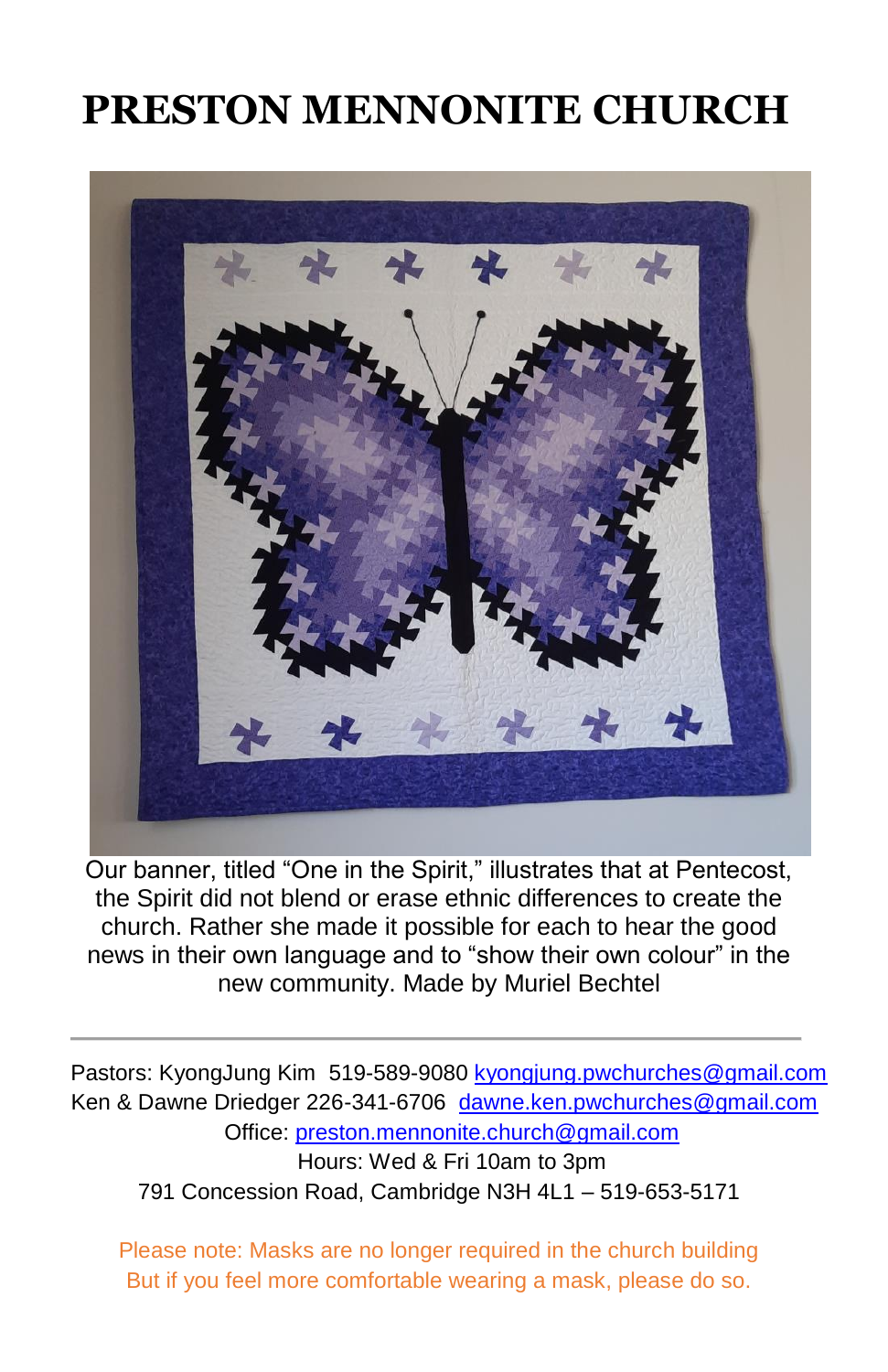## Worship Service, June 5, 2022 @ **9:30 am**

Worship & Song Leader: Laverne Martin Special Music: Rezonation Quartet; (Lisa Steinman-Thompson, Dianne Ritz, Sheri Frey, Norma Steinman) A/V Technician: Chris Brown Speaker: Dawne Driedger

We acknowledge that our church is located on the traditional lands of the Neutral, the Anishinaabe, and the Haudenosaunee peoples.

#### *GATHER TO WORSHIP*

Prelude: VT #6 Let's Walk Together and VT #50 Spirit Working In Creation (by Hesston College Bel Canto Singers)

Welcome

Gathering Hymn: VT #120 For the Beauty of the Earth

Call to Worship

Opening Prayer

Psalm

Special Music: "Imagine" and "We Rise Again"

#### *WHAT IS GOD SAYING TO ME?*

Bible Reading: Acts 2:1-8,12-24,32-44; 1 Corinthians 12:12-14; Exodus 19:16-19

Message: One in the Spirit

### *WHAT AM I GOING TO DO ABOUT IT?*

Hymn of Response: VT #387 We Are One In the Spirit (verse 4) All praise to the Father, from whom all things come; All praise to Christ Jesus, his only son; And all praise to the Spirit who makes us one.

Prayer Time

**Offering** 

#### *SENDING*

Announcements

Sending Song: "Let There Be Peace on Earth"

Blessing

Postlude: VT #802 Draw the Circle Wide (by EMU Chamber Choir)

Credits: Recordings © 2020 MennoMedia, Used with permission.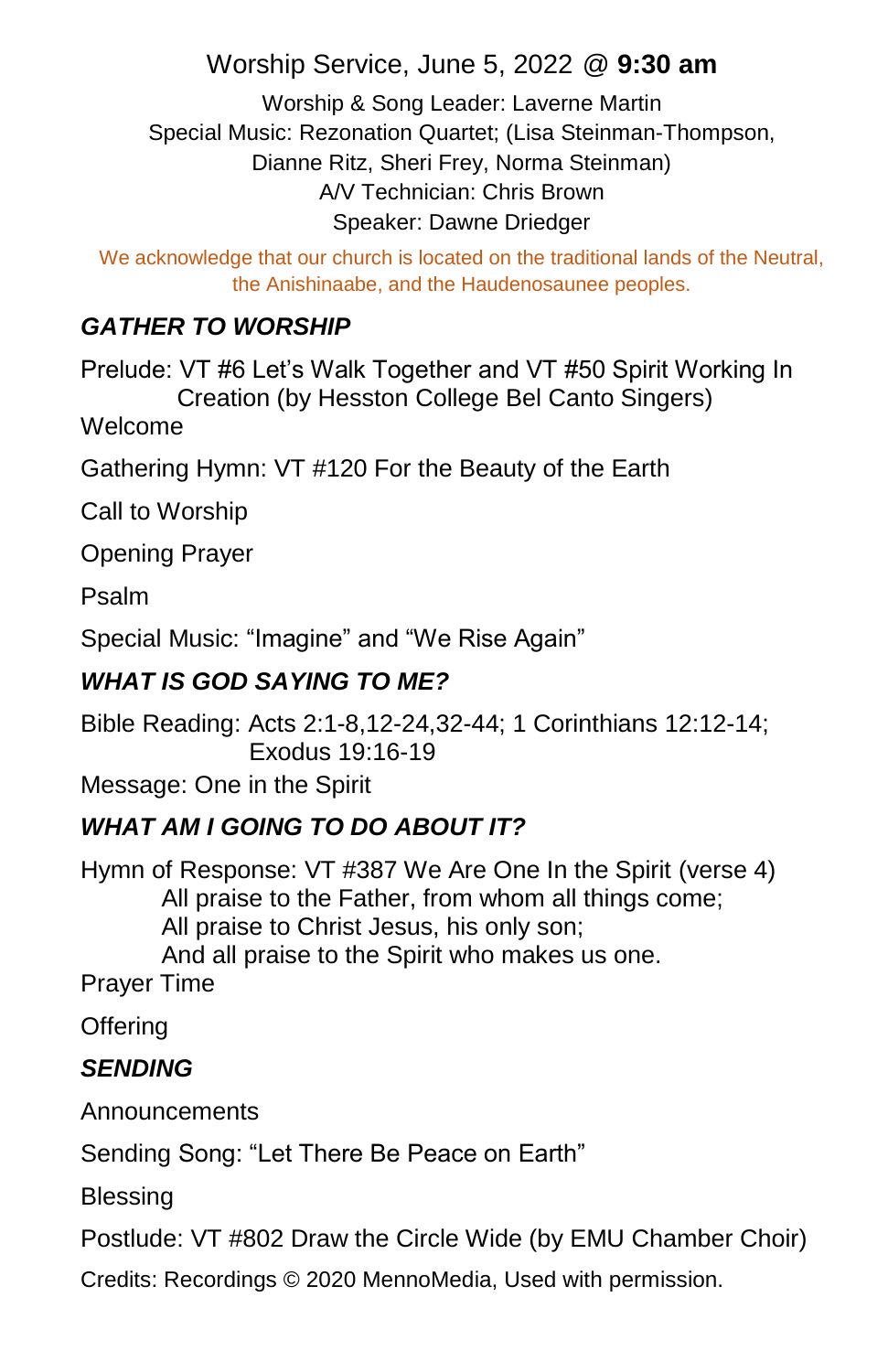#### **You are invited to join in Coffee & Fellowship time in the lower auditorium.**

## **EVENTS & MEETINGS**

| Tues June 7  | $8:45$ am        | <b>Fidelias Spring Outing</b>                                     |
|--------------|------------------|-------------------------------------------------------------------|
| Tues June 7  | 6:30 pm          | Joint Worship meeting                                             |
| Wed June 8   | 2 pm             | Joint PCRC meeting                                                |
| Thurs June 9 | $10 \text{ am}$  | Property & Finance meeting                                        |
| Thurs June 9 | $1 - 2$ pm       | Prayer meeting                                                    |
| Fri June 10  | 7 pm             | Games Night at Wanner                                             |
| Sun June 12  | 10 <sub>am</sub> | <b>Parent Child Dedication at</b><br><b>Wanner Picnic Shelter</b> |
| Wed June 15  | $9:30$ am        | <b>Church Council</b>                                             |

# **ANNOUNCEMENTS**

● Preston and Wanner congregations invite you to the **Parent-Child Dedication Service** for Danielle and Justin Raimbault and their twins, Emily and Ezra, on Sunday June 12 at 10 am in the Wanner Picnic shelter. Dress for the weather and bring your chair and hymn book if you have it. We will continue wearing masks. This Sunday, at church, you will be given a blessing card to fill out and bring to the June 12 service. Instructions are included.

● **Lectio Divina Prayer meeting** is on Thursday from 1-2 pm. This week's scripture text is John 1:29-42. The Zoom link is [here.](https://us02web.zoom.us/j/87537550024?pwd=QUVZaHFtbUg2TVdXTHduZXQxd3d2Zz09) Meeting ID: 875 3755 0024 Passcode: 931300

● **Games Night** has returned! Friday June 10 from 7pm to 8:30pm in the Wanner Fellowship hall, join in for the fun and games with the residents of the Recovery houses. All are welcome!

● **A/V Technician vacancy**-- Please contact the Worship Committee (Brandon, Vickie or Muriel) with any ideas or names of people who might be able or interested to operate the sound system and camera to help us continue to worship together. Pray that we will be open to new possibilities.